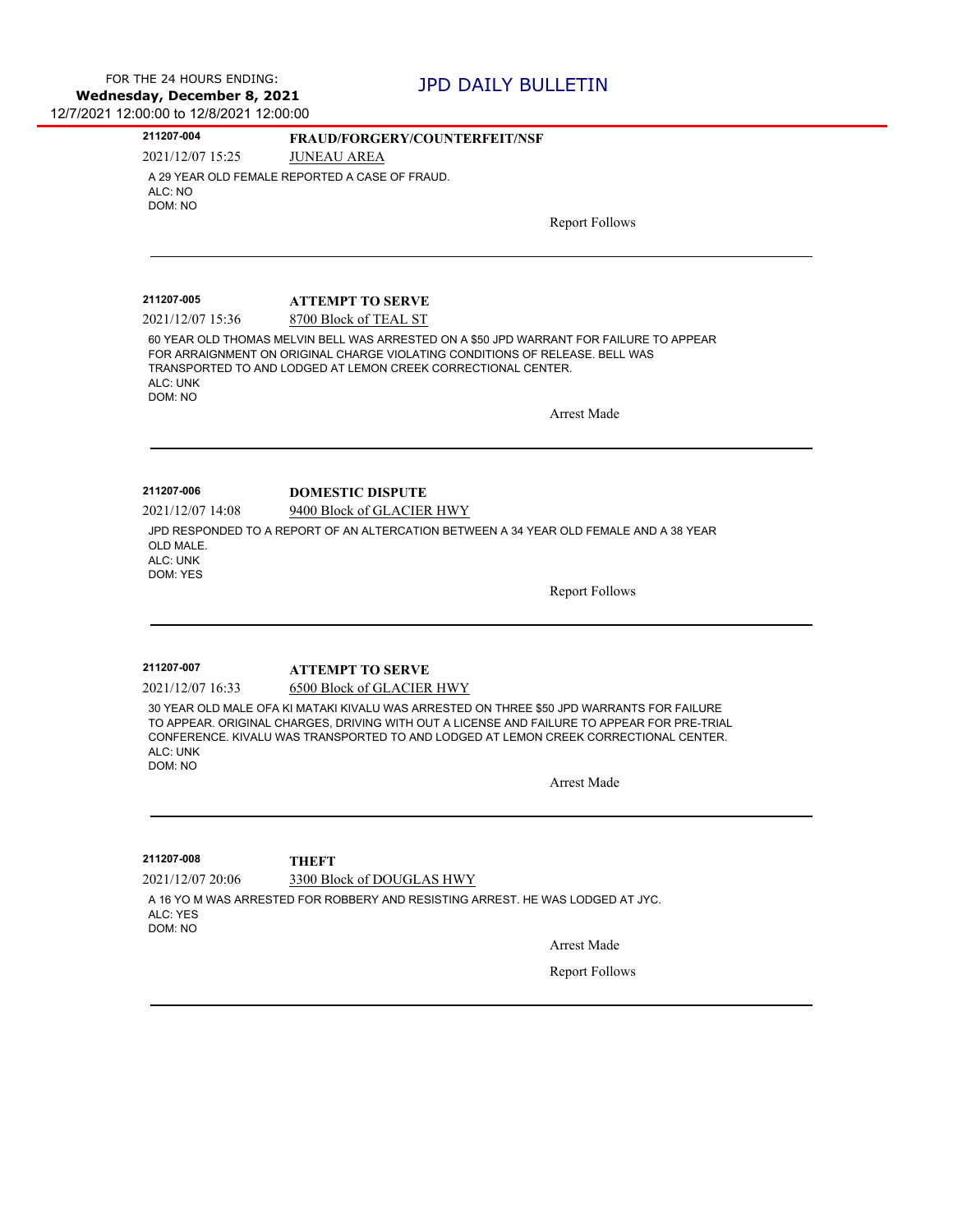| 211207-009                         | <b>RUNAWAY</b>                                                                           |                       |
|------------------------------------|------------------------------------------------------------------------------------------|-----------------------|
| 2021/12/07 20:54                   | <b>JUNEAU AREA</b>                                                                       |                       |
| ALC: NO                            | REPORT OF A RUNAWAY 17 YEAR OLD FEMALE.                                                  |                       |
| DOM: NO                            |                                                                                          |                       |
|                                    |                                                                                          | <b>Report Follows</b> |
|                                    |                                                                                          |                       |
|                                    |                                                                                          |                       |
| 211207-010                         | <b>TRAFFIC STOP</b>                                                                      |                       |
| 2021/12/07 21:34                   | 10600 Block of GLACIER HWY                                                               |                       |
|                                    | JPD ASSISTED ADULT PROBATIONS WITH A REMAND.                                             |                       |
| ALC: NO<br>DOM: NO                 |                                                                                          |                       |
|                                    |                                                                                          | <b>Report Follows</b> |
|                                    |                                                                                          |                       |
|                                    |                                                                                          |                       |
| 211207-011                         | <b>DOMESTIC DISPUTE</b>                                                                  |                       |
| 2021/12/07 22:04                   | 9100 Block of CINEMA DR                                                                  |                       |
|                                    | 23 YEAR OLD LOUIS ELMER WHITTAKER WAS ARRESTED ON AN OUTSTANDING \$250 WARRANT.          |                       |
|                                    |                                                                                          |                       |
|                                    | ADDITIONALLY, HE WAS CHARGED WITH ASSAULT-DV, UNLAWFUL CONTACT-DV AND VCOR. WHITTAKER    |                       |
| ALC: UNK                           | WAS TRANSPORTED TO AND LODGED AT LEMON CREEK CORRECTIONAL CENTER.                        |                       |
| DOM: YES                           |                                                                                          |                       |
|                                    |                                                                                          | Arrest Made           |
|                                    |                                                                                          | <b>Report Follows</b> |
|                                    |                                                                                          |                       |
|                                    |                                                                                          |                       |
| 211208-001                         | <b>DISTURBANCE</b>                                                                       |                       |
| 2021/12/08 00:25                   | 800 Block of MENDENHALL PENINSULA RD                                                     |                       |
|                                    | 21 YEAR OLD BRYSEN DAVID CORDLE WAS ARRESTED FOR DRIVING WHILE UNDER THE INFLUENCE,      |                       |
|                                    | RESISTING ARREST AND ASSAULT ON AN OFFICER. HE WAS LODGED AT LCCC AND THE VEHICLE HE WAS |                       |
| DRIVING WAS IMPOUNDED.<br>ALC: YES |                                                                                          |                       |
| DOM: NO                            |                                                                                          |                       |
|                                    |                                                                                          | <b>Arrest Made</b>    |
|                                    |                                                                                          | Impound Made          |
|                                    |                                                                                          | <b>Report Follows</b> |
|                                    |                                                                                          |                       |
|                                    |                                                                                          |                       |
| 211208-002                         | <b>TRAFFIC STOP</b>                                                                      |                       |
| 2021/12/08 07:54                   | 3000 Block of DOUGLAS HWY                                                                |                       |
| ALC: NO                            | CASE MADE FOR A DRIVER WHO FAILED TO YIELD TO A SCHOOL BUS                               |                       |
| DOM: NO                            |                                                                                          | <b>Report Follows</b> |